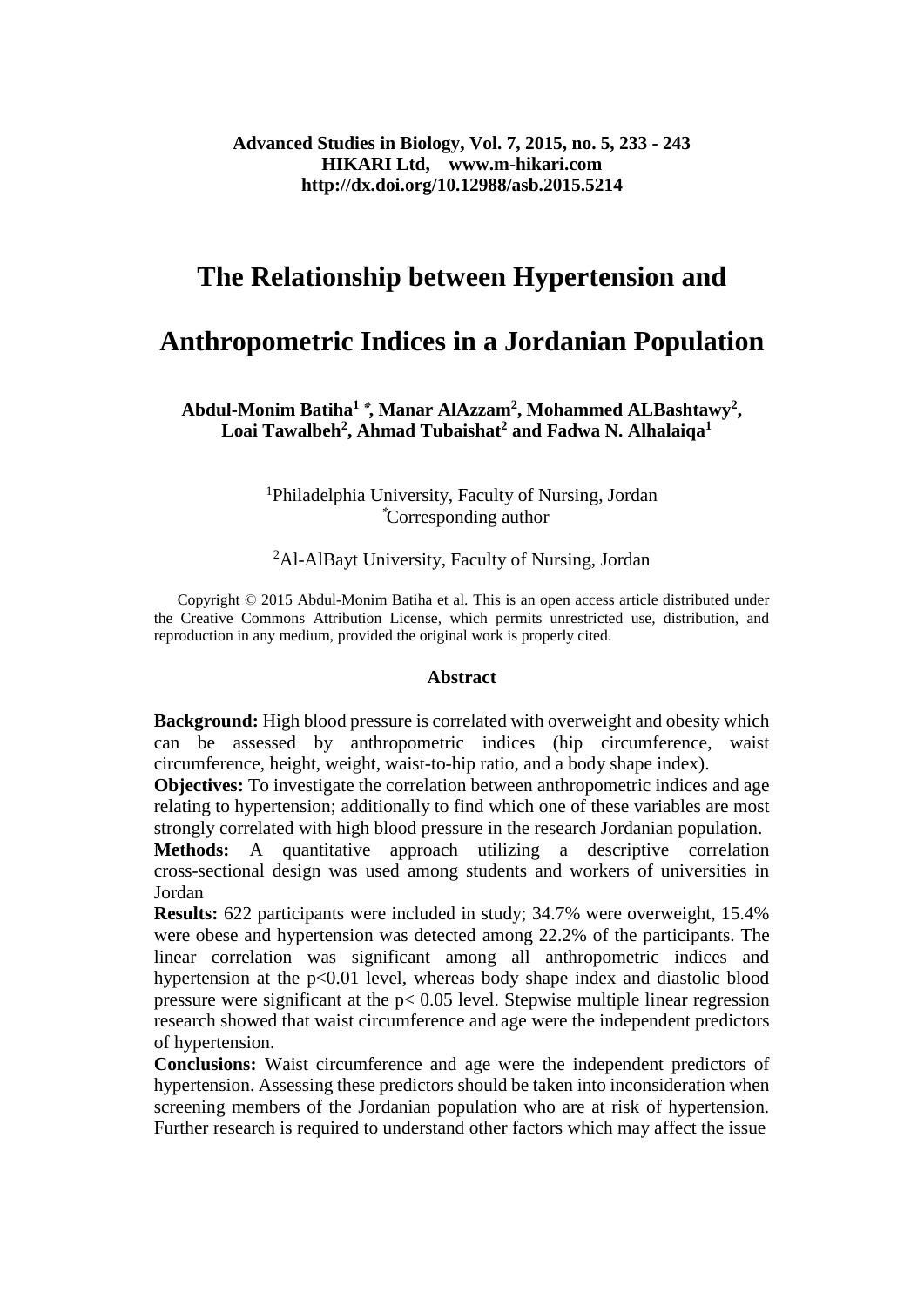of hypertension and to design interventions based on these predictors in order to prevent the condition's occurrence or re-occurrence.

**Keywords:** Anthropometric indices, blood pressure, cross-sectional study, hypertension, Jordan

# **1. Introduction**

Hypertension is defined as systolic and/or diastolic blood pressure of 140/90 mm Hg or more, and/or medication use for decreasing hypertension (Lebeau et al. 2014, Alhalaiqa et al.2014). The World Health Organization (WHO) categorizes high blood pressure (BP) as the top risk factor for death rate, accounting for 13% of fatalities globally. Also, hypertension, or the 'silent killer' as it is also known, has been recognized as an important risk factor for cardiac arrest, stroke, kidney disease, and increased mortality rates in adults (WHO 2014).

In 2014, WHO announced that 39% (two billion) of the world's adults were overweight and 13% (or 600 million) were obese (WHO 2014). The main modifiable risk factors for high BP are being overweight and obese (Badaruddoza et al. 2011). The conditions of overweight and obesity are connected to more fatalities globally than being underweight. Also, most of the earth's population live in places where being overweight and obese kills more people than those who are underweight (this contains all high-income and most middle-income nations) (WHO 2014).

Many studies have offered clear evidence that decreasing weight, via a healthy diet and exercise, can help individuals with high blood pressure (Campbell & Meckling 2012, Fuglestad et al. 2012, Tawalbeh et al. 2013, Batiha 2014). Although there are many anthropometric indices that have been used to measure obesity, there is a debate about which of these anthropometric indices best defines obesity and contributes to the highest risk for causing hypertension (Nahar et al. 2012). The early detection of hypertension, and identifying risk factors relating to high blood pressure, would be an important preventive measure in the population. In Jordan there are many studies that discuss obesity and hypertension (Jaddou et al. 2000, Shakhatreh et al. 2008, Jaddou et al. 2011, Bashayreh et al. 2013, Khader et al. 2014, ALBashtawy et al. 2014). But this study is the first to investigate the correlation between anthropometric indices and age with hypertension. In addition this research will attempt to find which one, anthropometric indices or age, was the most strongly correlated with high blood pressure in Jordanian research population.

# **2. Methods**

## **2.1. Design**

A cross-sectional design was adopted in this study.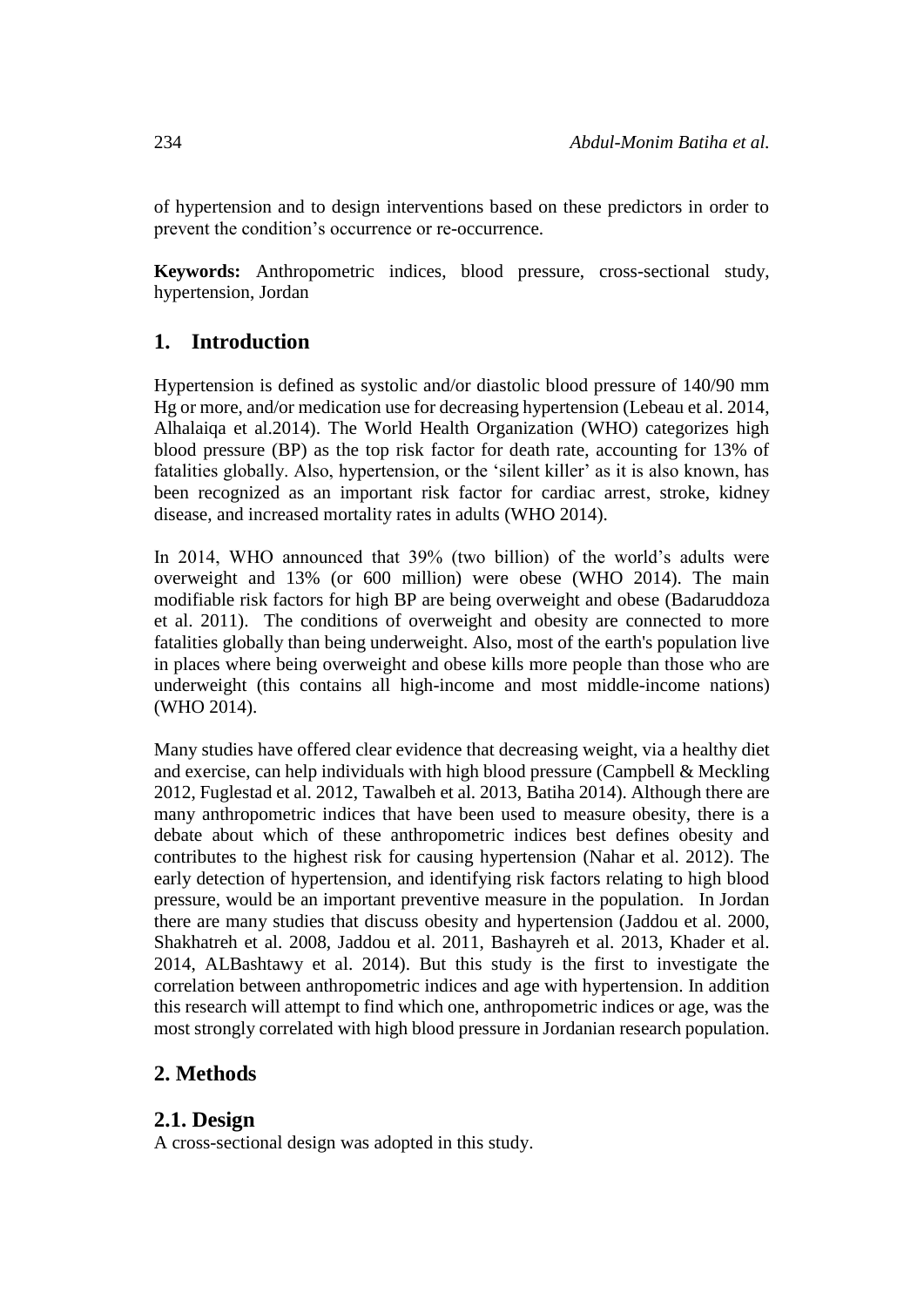## **2.2. Study population and sampling technique:**

Jordan consists of three provinces (North, Middle, and South). One university was randomly selected from each province to provide a representative sample of Jordanian universities (Jordan University of Science and Technology, Philadelphia University, and the Al-Hussein Bin Talal University). The participants were recruited by a convenience sampling technique. The inclusion criteria were: (a) aged above 18 years, (b) agree to participate.

An appropriate sample size was identified by using G\* power software (Faul, Erdfelder, Lang, & Buchner, 2007). On the foundation of  $G^*$  power, the minimal sample size was 334. To allow for more generalization, and to compensate of dropout, a total of 790 students and workers from selected universities were invited to participate in the current study: finally 622 participants were included. The acceptance rate to the invitation was 78.7% (n=622/790); the study was carried out between September -November 2014.

#### **2.3. Data collection measurements**

#### **2.3.1. Anthropometric measurement**

Anthropometric indices were taken from all participants by trained nurses in a private room in each college, according to standardized equipment and methods. During data collection for the anthropometrical indices, all participants wore light clothes. All measurements were taken two times and the mean was recorded: if values differed by greater than 10%, a third value was taken and the average value used for analysis (Nahar et al. 2012). Height and weight measurements were utilized to determine BMI by using weight (kg) divided by height squared  $(m^2)$ expressed as  $\text{kg/m}^2$  (Nahar et al. 2012). Calculating bodyweight was done to the nearby 0.5 kg; via reliable scales which were calibrated by using a 50 kg weight on each day of data collection. The height measurement for participants was done in a standing posture using a portable stadiometer; the participant being without shoes. An overweight condition was recognized with BMI results  $\geq$ 25-29.9 kg/m<sup>2</sup>; obesity was evident with a body mass index  $\geq 30 \text{kg/m}^2$  (Cassani 2009; WHO 2014).

To measure WC, metric tape over light clothing was used at the level of umbilicus. WC measurements were taken twice by a non-stretchable tape with no pressure on the skin. The mean of the two sets of values was recorded. The cutoff value of WC for men was 91.5 cm and for women was 85.5cm (Esteghamati et al. 2008). Hip circumference was measured at maximum width of the buttocks in a standing position with the participants feet together (Fu et al. 2014). Central obesity was also calculated and defined on the basis of WHR. Recognition of an ABSI was based on the formula:  $\text{ABSI} = \text{WC}/(\text{BMI}^{2/3})^*$ (height<sup>1/2</sup>) (Krakauer & Krakauer 2012).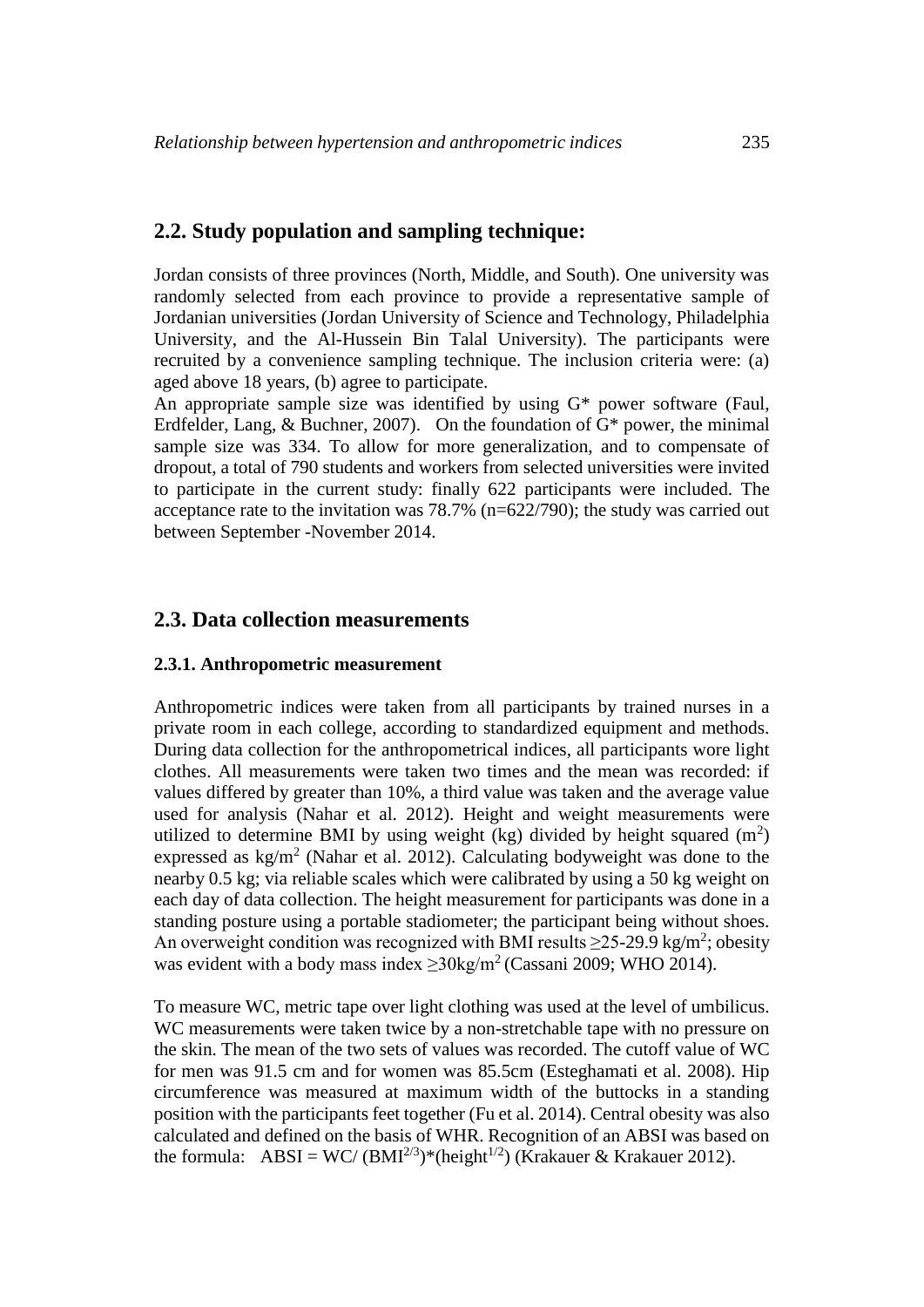#### **2.3.2. Blood pressure measurement**

BP was measured on the right arm by the use of a standardized and validated digital monitor machine (Model HEM-711). Before measuring BP, each individual was asked to rest comfortably for at least five minutes, while sitting with the sphygmomanometer at the level of the participant's heart (Ozturk et al. 2014). For more accuracy each participant received another measurement, using a different BP monitor and then the average reading was recorded. When the differences between measurements exceeded five mmHg, another senior staff would measure it using a validating mercury sphygmomanometer. The sphygmomanometer's cuff size was chosen according to arm circumference. Participants with BPs above 140/ 90 mmHg, or who were being treated for hypertension, were classified as having an elevated BP.

#### **2.3.3. Interview questionnaire**

The interview questionnaire was developed by the researchers, and was informed by other studies (Deshmukh et al. 2006; Nahar et al. 2012).To improve the face and content validity of the interview questionnaire, three educational specialists in nursing research examined the format of the questions and equipment to be employed for data collection.

A pilot study was conducted with 25 students and workers to try out and assess the framework, content, reliability, and time allowance needed for the questionnaire. No changes were required with the equipment. However, based on the feedback from the pilot study's population some questions were adjusted, and others removed. Item homogeneity (internal stability reliability) was calculated using Cronbach's alpha coefficient. The complete stability for all items within each subscale was good (0.83) (table 1).

The designed set of questions consisted of the following:

1. History of chronic illnesses (diabetic mellitus, hypertension, endocrine, renal, etc.)

- 2. Family medical history (hypertension; diabetic mellitus, obesity….etc.).
- 3. Drug history, especially antihypertensive medication.
- 4. Smoking history.
- **5.** Life style history including: eating habit, salt intake, fat intake and exercise.

## **2.4. Data analysis**

Data analysis was performed by using Statistical Package for the Social Sciences (SPSS) (Version 17). Significance was set at  $p<0.05$ . In this analysis, descriptive data for anthropometric features, systolic and diastolic BP were expressed as mean  $\pm$  SD. A partial correlation coefficient was used to evaluate the connection between independent variables (BMI, WC, HC, WHR, ABSI) and dependent variables (systolic and diastolic BP). A logistic regression model was used to assess different anthropometric indices with high BP, including age.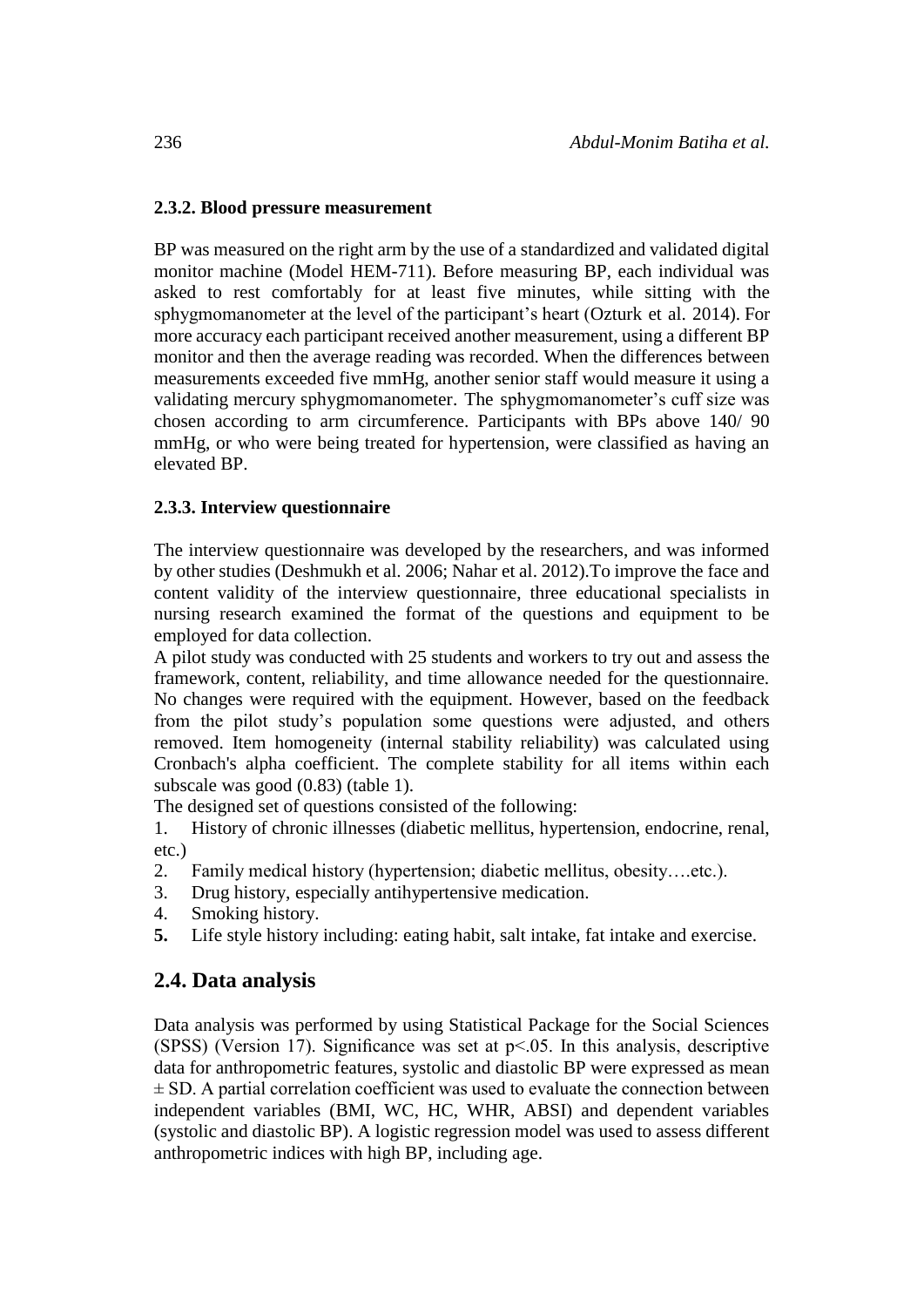## **2.5. Ethical considerations**

Approval of the research protocol was taken from the ethical committee of the three universities involved in the study. Before data collection, each participant was informed that this interview and anthropometric measurements would be totally voluntary, there was no need for identification, and there was no risk from participation in this study.

# **3. Results**

Data was collected from 622 participants; the mean of their age was 30.3 years. The majority of the participants were nonsmoker (67.8%). Regarding anthropometric indices: the mean of height was 1.7m and weight was 73.9kg. Their BMI mean was 25.4. Nearly half of the participant are overweight (34.7%) or obese (15.4%). Their waist circumference mean was 89.5 cm, with a hip circumference mean 102.7cm. Meanwhile the mean of waist-to-hip ratio was 0.87cm and the BSI was 7.9. The means of systolic and diastolic BP reflect normality (124 mmHg, 77.5 mmHg respectively) with around half (54%) actually having normal BP. Therefore, the majority of participants (93.6%) did not take any antihypertensive drugs. However, around one third (37.7%) were categorized as pre-hypertensive patients (see Table 1).

| Characteristics                 | Number of    |       | Per cent $Mean \pm SD$ |
|---------------------------------|--------------|-------|------------------------|
|                                 | participants |       |                        |
| Participants                    | 622          | 100%  |                        |
| Age (years)                     |              |       | $30 \pm 12.4$          |
| Height (cm)                     |              |       | $1.7 \pm .09$          |
| Weight (kg)                     |              |       | $74.7 \pm 26.5$        |
| Body mass index<br>(kg/m2)      |              |       | $25.4 \pm 4.9$         |
| Body mass index<br>group        |              |       |                        |
| Underweight $(\langle 18.5)$    | 43           | 6.9%  |                        |
| Normal (18.5–24.9)              | 269          | 43.2% |                        |
| Overweight (25.0–29.9)          | 216          | 34.7% |                        |
| Obese class I $(30-34.9)$       | 72           | 11.6% |                        |
| Obese class II $(35-39.9)$      | 18           | 2.9%  |                        |
| Obese class III $(\geq 40.0)$   | 4            | 0.6%  |                        |
| Waist circumference (cm)        |              |       | $89.5 \pm 14.9$        |
| Hip circumference (cm)          |              |       | $102.7 \pm 11.3$       |
| Waist-to-hip ratio              |              |       | $0.87 \pm 0.11$        |
| Body shape index                |              |       | $7.9 \pm 0.86$         |
| Systolic blood pressure (mmHg)  |              |       | $124 \pm 17.5$         |
| Diastolic blood pressure (mmHg) |              |       | $77.5 \pm 10.5$        |

#### **Table 1: | Characteristics of participants**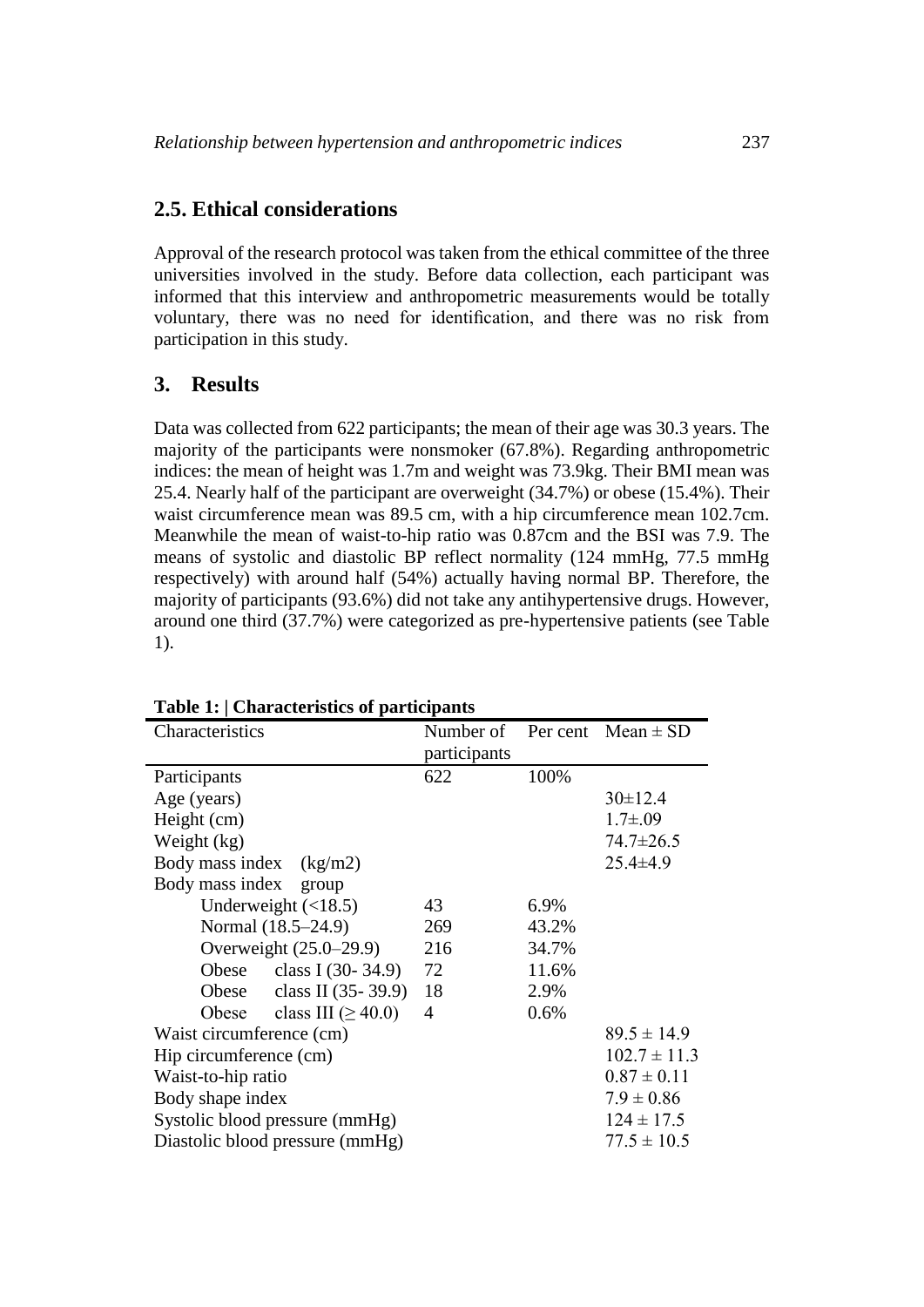| % Hypertension category |     |       |
|-------------------------|-----|-------|
| Normal                  | 336 | 54%   |
| Prehypertension         | 172 | 27.7% |
| Stage 1 hypertension*   | 85  | 13.7% |
| Stage 2 hypertension    | 29  | 4.7%  |
| Smokers' category       |     |       |
| Never                   | 422 | 67.8% |
| Former                  | 30  | 4.8%  |
| durrent.                | 170 | 27.3% |

#### **Table 1: (Continued): | Characteristics of participants**

\*Systolic BP  $\geq$ 140 mmHg and/or diastolic blood pressure (mmHg) BP  $\geq$ 120 or if the participant was on antihypertensive medication.

Table 2 shows that the linear correlation was significant among all anthropometric indices and systolic and diastolic blood pressure for  $(p<0.01)$ , except for ABSI and diastolic BP, whose readings were significant at p< 0.05. This means that increased BP is associated with an increase of all anthropometric measurements.

**Table 2:| Correlation between anthropometric indices and blood pressure**

| Anthropometric                | <b>Systolic</b> | <b>Diastolic</b> |
|-------------------------------|-----------------|------------------|
| measurement                   | blood pressure  | blood pressure   |
| Body mass index               | $.387***$       | $212^{**}$       |
| Hip circumference (cm)        | $.351***$       | $.197***$        |
| Waist-to-hip ratio            | $.271***$       | $.177***$        |
| A body shape index (ABSI)     | $.159***$       | $.101*$          |
| Waist circumference (WC) (cm) | $.452***$       | $268^{**}$       |

\*\*Correlation is significant at the 0.01 level (2-tailed).

\*Correlation is significant at the 0.05 level (2-tailed)

Hypertension was detected among 138 (22.2%) of the participants. Table 3 summarizes the independent sample t-test that compares the age and anthropometric indices for hypertensive and normotensive contributors. A significant difference in age and anthropometric measurements for hypertensive and normotensive participants was detected.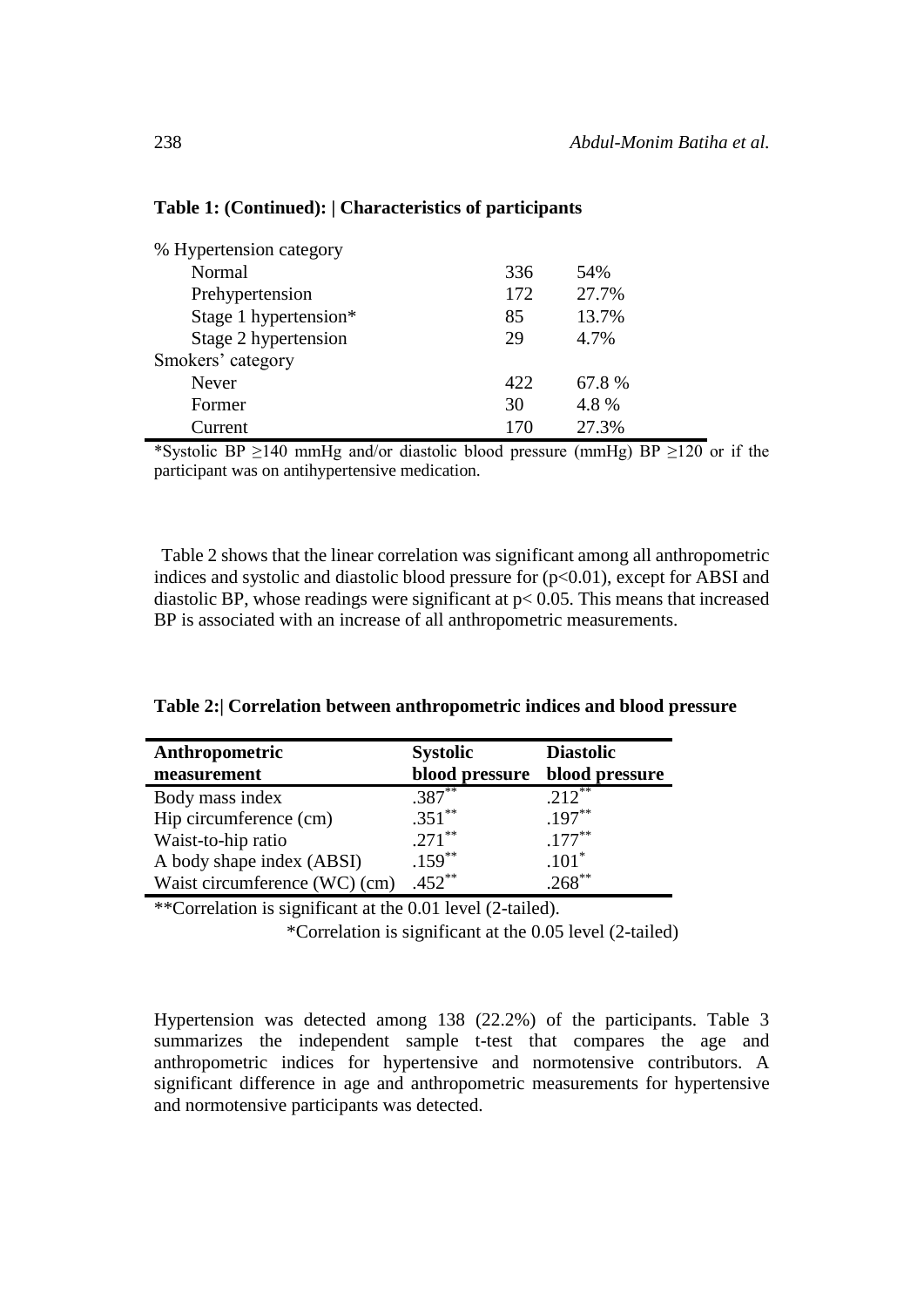| $\mathbf{a}$ , por vermonder  |                     |                     |       |
|-------------------------------|---------------------|---------------------|-------|
|                               | <b>Normotensive</b> | <b>Hypertensive</b> |       |
|                               | $(n = 484)$         | $(n = 138)$         | P     |
| Age (years)                   | $28.7 \pm 10.8$     | $36 \pm 15.46$      | 0.000 |
| Body mass index               | $24.68\pm4.8$       | $27.9 \pm 4.2$      | 0.000 |
| Waist circumference (WC) (cm) | $86.66 \pm 14.5$    | $99.3 \pm 11.9$     | 0.000 |
| Hip circumference (cm)        | $101 \pm 11.5$      | $108 \pm 8.4$       | 0.000 |
| Waist-to-hip ratio            | $.86{\pm}.12$       | $.91 \pm 0.066$     | 0.000 |
| A body shape index (ABSI)     | $7.9 \pm .9$        | $8 + 46$            | 0.000 |

**Table 3: | Variances in the mean of age, normotensive, hypertensive and anthropometric indices among participants according to the presence of hypertension**

Stepwise multiple linear regression analysis was conducted to assess the effect of age and anthropometric measurements; the only independent predictors of hypertension were WC and age (see Table 4).

**Table 4: |Stepwise multiple linear regression** 

|                     | <b>Odds</b> ratio | 95% CI                |        |
|---------------------|-------------------|-----------------------|--------|
| Age (years)         | 1.02              | $(1.02 - 1.03)$       | < 0.01 |
| Body mass index     | 1.04              | $(0.91 - 1.19)$       | 0.21   |
| Waist circumference | 1.08              | $(1.05-1.13)$ < 0.001 |        |
| Hip circumference   | 1.03              | $(0.96 - 1.03)$       | 0.31   |
| Waist-to-hip ratio  | 1.01              | $(0.94 - 1.00)$       | 0.62   |
| A body shape index  | 1.03              | $(0.93 - 1.01)$       | .012   |

# **4. Discussion**

The major findings of this study were that WC and age were the independent predictors of hypertension. Also, all the anthropometric indices confirmed a positive relationship with high BP. Our results are comparable to those revealed by others (Rahimi et al. 2012; Carba et al. 2013)

An important discovery of this research was that nearly half of the participants were overweight (34.7%) and obese (15.4%); a situation likely to be due to the intake of carbohydrates and fats by Jordanians. This intake can be explained by the increased adoption by the population of a westernized diet containing oily, hot, high sodium and low fibers material. Low physical activity, due to a lack of sufficient exercising, and limited walking, together with environmental factors (presence of housemaids, private cars, television, and advanced household appliances, change in employment structure, travel systems and enjoyment recreation and activities). The findings of this research agree with previous studies that had been conducted in different countries, in terms of a significant relation between anthropometric measures and increased systolic and diastolic BP (Peymani et al 2012, Moser et al. 2013). These results should motivate the health care providers in Jordan to carry out appropriate anthropometric assessment for hypertensive patients in order to control BP.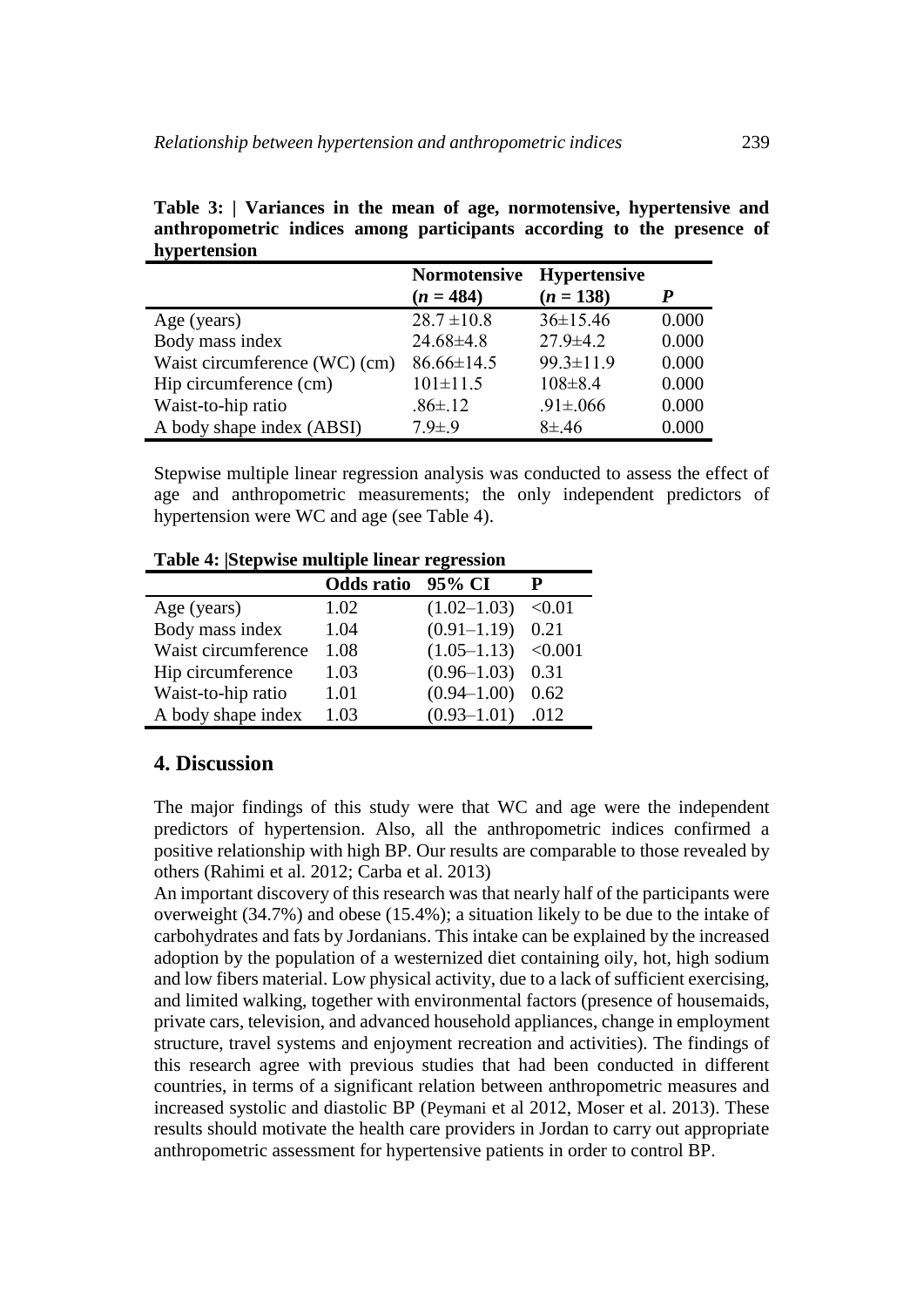Our study results found that there was a difference between normotensive and hypertensive patients in terms of age and anthropometric measures, data which supported other studies conducted in this field (Batiha et al. 2013, Lie and Kim 2014; Wang et al 2015). However, these studies used rib circumference and body shape scores in addition to WC, BMI, HC and WHR data.

The findings of this study can be considered as both valuable and relevant. However, there were some limiting issues in inferring changes over time, between the variables included and the conclusions reached when using a cross-sectional research design (Polit & Beck 2010). Second, only Jordanian universities' students and workers are included in the present study. One of the strong points of this study is that the data collection was done by well trained nurses, and the sample was representative of all Jordanian universities.

# **4.1. Conclusions and recommendations**

The WC and age were the independent anthropometric predictors of hypertension, showing that this easy statistic may be an important indicator of hypertension in the Jordanian population. Assessing these predictors should be considered when screening people at risk for hypertension in the Jordanian population. Regular BP measurements are essential for health monitoring purposes and for informing the choice of a treatment plan. It is recommended that a healthy way of life, such as maintaining a healthy diet and exercising, should be implemented to reduce obesity. It is thus vital to use life style changes to achieve weight-loss (keeping BMI from between 18.5 to 24.9 kg/m2), such as reducing the intake of dietary salt and increasing exercise.

The high prevalence of overweight people in the population of this study is a warning sign; strong evidence (from previous studies in addition to our study) showing a close relationship between obesity and serious chronic diseases (e.g. hypertension, coronary artery disease, diabetes mellitus). Therefore, the health policy makers should plan practical solutions to increase the public's understanding and awareness of these important health issues by designing appropriate and effective programs to encourage people to modify their life style to decrease the negative consequences.

Further research is required to understand other factors which may affect the hypertension and to facilitate the design of intervention based on these predictors, in order to prevent the occurrence of hypertension, by using a larger and more representative sample.

**Acknowledgements.** We would like to acknowledge all the members who participated in this study, and to all our colleagues who participated in data collection.

## **Funding**

This study was financial supported by Philadelphia University, Jordan.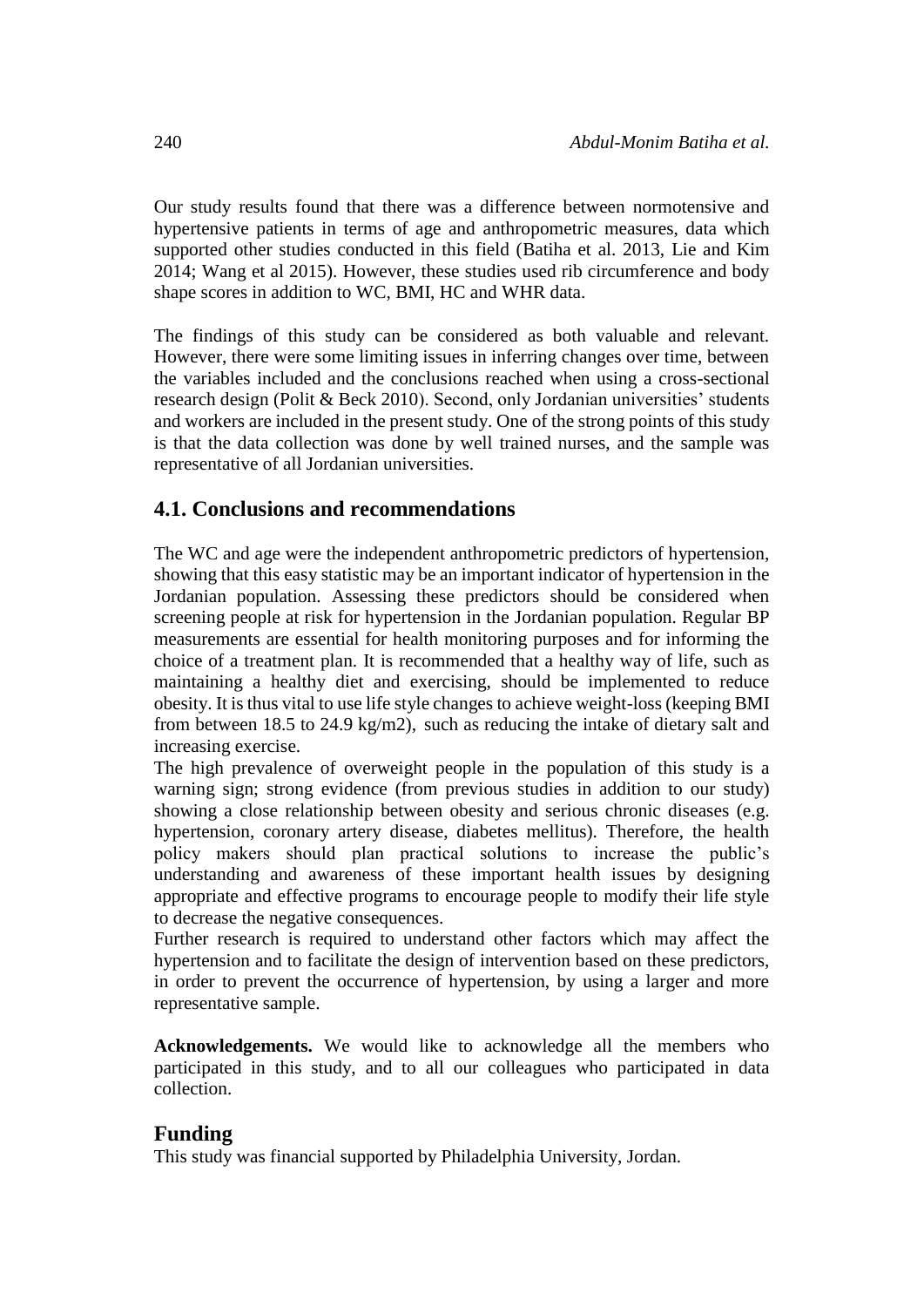## **References**

[1] K. Ajlouni, H. Jaddou, & A. Batieha, Obesity in Jordan. *International Journal of Obesity & Related Metabolic Disorders*, *22*(7) (1998), 624. <http://dx.doi.org/10.1038/sj.ijo.0800637>

[2] M. ALBashtawy , Alshloul M., A. Alkawaldeh, M. Freij, O. Omar AL-Rawajfah, H. Gharaibeh, S. Almansi, H. ALghzawi, A. Al-Khateeb, L. Tawalbeh, AM. Batiha, Y. Al-Rshoud, Looking at school nurses' roles in tackling overweight and obesity, *British Journal of School Nursing*, 9 (8) (2014), 17-19. <http://dx.doi.org/10.12968/bjsn.2014.9.8.402>

[3] F. Alhalaiqa , R. Masa'Deh , AM. Batiha and K. Deane, Validity of Arabic Version of Beliefs about Medication Questionnaire, *Clinical Nursing Research* (2014). <http://dx.doi.org/10.1177/1054773814545383>

[4] K. Badaruddoza Gill, & R. Kumar, Association of Anthropometric and Metabolic Variables with Cardiovascular Disease among Urban and Rural Origin Punjabi Male Population, *American Journal of Applied Sciences*, *8*(10) (2011), 953-961. <http://dx.doi.org/10.3844/ajassp.2011.953.961>

[5] I. Bashayreh, A. Saifan , A. M. Batiha, M. Abu Ruz, Family Presence during CPR in Adult Critical Care Settings: Hearing the Voice of Jordanian Health Professionals. *Life Science Journal*, 10(4) (2013), 1738-1748.

[6] A. M. Batiha, Pain Management Barriers in Critical Care Units: A Qualitative study. *International Journal of Advanced Nursing Studies*, 3(1) (2014), 1-5.

[7] A. M. Batiha, I. Bashaireh, M. Albashtawy, S. Shennaq, Exploring the competency of the Jordanian intensive care nurses towards endotracheal tube and oral care practices for mechanically ventilated patients: an observational study. *Glob J Health Sci,* 24; 5(1) (2013):203-13. <http://dx.doi.org/10.5539/gjhs.v5n1p203>

[8] D. D. Campbell, & K. A. Meckling, Effect of the protein: carbohydrate ratio in hypoenergetic diets on metabolic syndrome risk factors in exercising overweight and obese women, *The British Journal Of Nutrition*, *108*(9) (2012), 1658-1671.<http://dx.doi.org/10.1017/s0007114511007215>

[9] D. Carba, Bas, I. S. Gultiano, N. Lee, & L. Adair, Waist circumference and the risk of hypertension and prediabetes among Filipino women, *European Journal Of Nutrition*, *52*(2) (2013), 825-832. <http://dx.doi.org/10.1007/s00394-012-0390-9>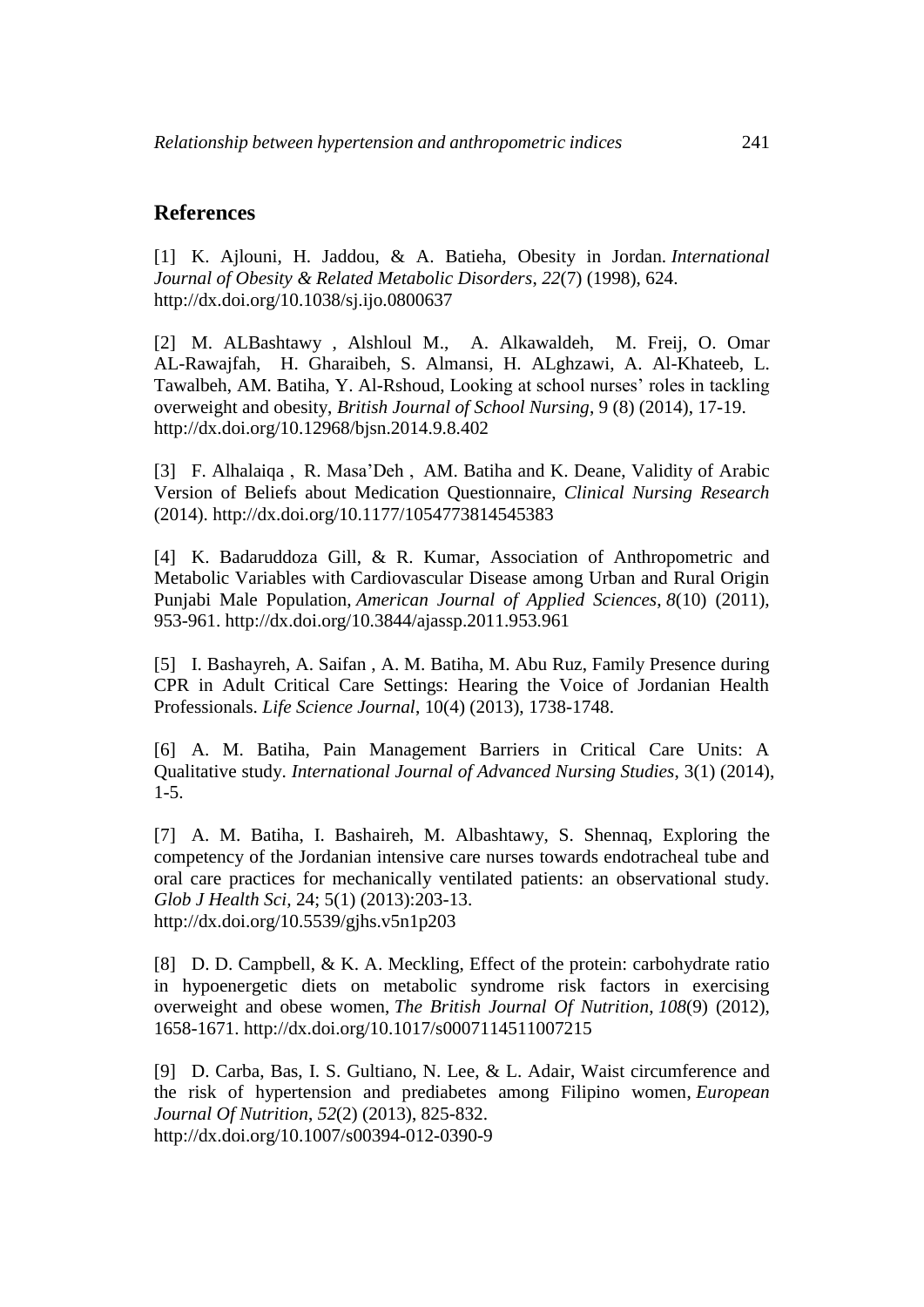[10] S. S. Deshmukh, A. R. Gupta, M. S. Dongre, Relationship of anthropometric indicators with blood pressure levels in rural Wardha. *Indian J Med Res*, 123(2006):657-64.

[11] A. Esteghamati, H. Ashraf, A. Rashidi, & A. Meysamie, Waist circumference cut-off points for the diagnosis of metabolic syndrome in Iranian adults. *Diabetes Research & Clinical Practice*, *82*(1) (2008), 104-107. <http://dx.doi.org/10.1016/j.diabres.2008.07.009>

[12] F. Faul, E. Erdfelder, A. Lang, & A. Buchner, G\*Power 3: A flexible statistical power analysis program for the social, behavioral, and biomedical sciences, *Behavior Research Methods*, 39 (2007), 175-191. <http://dx.doi.org/10.3758/bf03193146>

[13] P. T. Fuglestad, R. W. Jeffery, & N. E. Sherwood, Lifestyle patterns associated with diet, physical activity, body mass index and amount of recent weight loss in a sample of successful weight losers, *International Journal of Behavioral Nutrition & Physical Activity*, *9*(1) (2012), 79-88. <http://dx.doi.org/10.1186/1479-5868-9-79>

[14] H. Y. Jaddou, A. M. Batieha, & K. M. Ajlouni, Prevalence, awareness and management of hypertension in a recently urbanised community, eastern Jordan, *Journal of Human Hypertension*, *14*(8) (2000), 497. <http://dx.doi.org/10.1038/sj.jhh.1001063>

[15] H. Y. Jaddou, A. M. Batieha, Y. S. Khader, A. H. Kanaan, M. S. El-Khateeb, & K. M. Ajlouni, Hypertension prevalence, awareness, treatment and control, and associated factors: results from a national survey, Jordan, *International Journal of Hypertension*, (2011).<http://dx.doi.org/10.4061/2011/828797>

[16] A. Khader, , L. Farajallah, , Y. Shahin, , M. Hababeh, , Abu-Zayed, , R. Zachariah, & ... A. Seita, Hypertension and treatment outcomes in Palestine refugees in United Nations Relief and Works Agency primary health care clinics in Jordan, *Tropical Medicine & International Health: TM & IH*, *19*(10) (2014), 1276-1283.<http://dx.doi.org/10.1111/tmi.12356>

[17] N. Y. Krakauer, & J. C. Krakauer, A new body shape index predicts mortality hazard independently of body mass index, *Plos One*, *7*(7) (2012), e39504.<http://dx.doi.org/10.1371/journal.pone.0039504>

[18] J. Lebeau, J. Cadwallader, I. Aubin-Auger, A. Mercier, T. Pasquet, E. Rusch, & E. Vermeire, The concept and definition of therapeutic inertia in hypertension in primary care: a qualitative systematic review, *BMC Family Practice*, (2014).<http://dx.doi.org/10.1186/1471-2296-15-130>